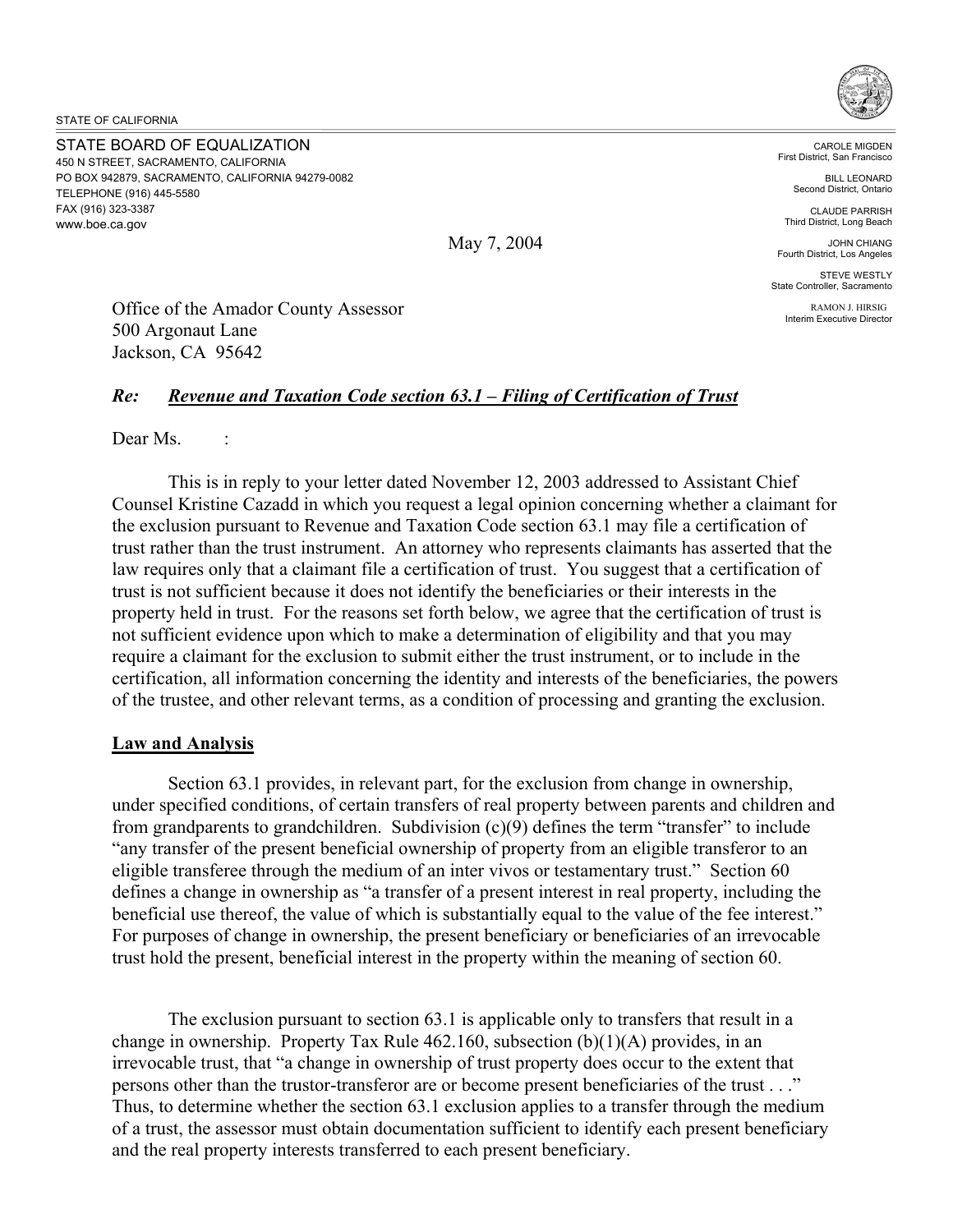As you note in your letter, the certification of trust provided by the claimants' attorney does not state the names of the beneficiaries or the property interests owned by the trust. For that reason, you have requested copies of the trust documents that include the beneficiary and property interest information necessary to make a determination as to eligibility for the section 63.1 exclusion. The California courts have long-recognized that a taxpayer is required to provide any relevant information requested by the assessor for property tax assessment purposes. See *Simms* v. *Pope* (1990) 218 [Cal.App.3d](https://Cal.App.3d) 472, 477; *Domenghini* v. *County of San Luis Obispo*  (1974) 40 [Cal.App.3d](https://Cal.App.3d) 689, 695. If a taxpayer fails to furnish complete information necessary to enable the assessor to make an exclusion eligibility determination, the assessor must perform that statutory duty based on incomplete evidence, which may result in a denial of the exclusion. "If that evidence is less than the best, the [t]axpayer has no one to blame but himself." *Domenghin*i at p.695.

In view of the taxpayer's duty to provide information, we conclude that a claimant is required to provide information sufficient to support its claim as a condition of receiving the exclusion.<sup>1</sup> Evidence about the identity and interests of the trust beneficiaries, the powers of the trustee to distribute the trust property and assets, and other terms relevant to the disposition of the trust assets is necessary for the assessor to determine whether the parent/child or the grandparent/grandchild exclusion, (or the recently adopted registered domestic partners' exclusion [Rule 462.240 subdivision (k)]) applies.

We assume that the law cited by the claimants' attorney is Probate Code section 18100.5 which provides, in part, that "[a] trustee may present a certification of trust to any person in lieu of providing a copy of the trust instrument to establish the existence or terms of the trust." However, this statutory provision does not relieve a claimant of the duty of providing the relevant portions of the trust instrument. The legislative history discloses that this provision is intended to provide legal protection for third persons who deal with a trustee. The Senate Floor Bill Analysis for AB 1249 (Stats. 1993, Ch. 530 §2) dated August 27, 1993, the legislation that added section 18100.5, states that the purpose of the bill is to "repeal and replace provisions in current law pertaining to a trustee's ability to deal with a third person by executing an affidavit which states the trustee's qualifications and powers under the trust by a more comprehensive scheme for certification of trust instruments and reliance by third parties." Thus, it is our view that the section 18100.5 is applicable only when a third party who has no right to copy of the trust instrument is required to rely on a trustee's representations of qualifications and powers. The section is inapplicable in this instance where the terms of the trust instrument naming the beneficiaries and their interests in the trust property are necessary to make a legal determination of eligibility for a tax benefit, and where the taxing authority has a legal duty to protect the confidentiality of the trust instruments. Section 441.

 $\overline{a}$ 

<sup>&</sup>lt;sup>1</sup> We note that a property tax exemption, like a change in ownership exclusion, is a tax benefit and that persons claiming the benefit of the exemption bear the burden of showing that they clearly meet the qualification requirements. *Cedars of Lebanon Hospital* v. *Los Angeles County* (1950) 35 Cal. 2d 729, 734: